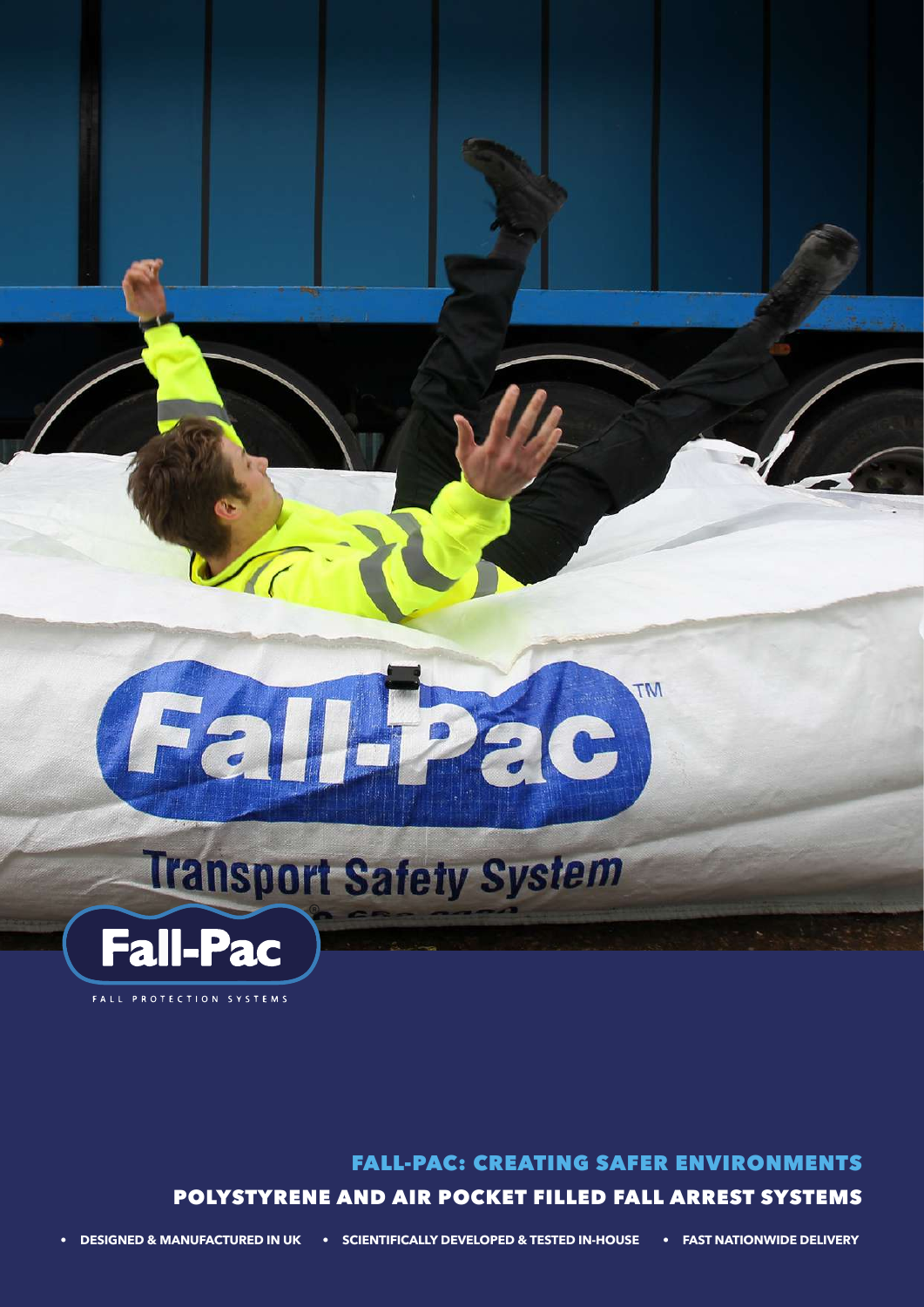

# THE SAFEST FALL ARREST SYSTEMS ON THE MARKET

**Fall-Pac has been protecting those working at height since 2004, with fall arrest systems that we believe are the safest available.**

Our team is passionate about safety, with unmatched knowledge in fall arrest. Our polystyrene and air pocket systems have been continually designed and developed, with every component scientifically researched and rigorously tested to ensure our products can withstand the toughest of working environments.

Easy installation, fast despatch and helpful, practical advice from our team makes Fall-Pac the trusted fall arrest system of choice for some of the biggest names in industry.

- Scientifically researched & highly developed solutions
- Products fully recycled by Fall-Pac after use
- Monthly in-house testing & published test data
- On-site training & inspections
- Tailored solutions for specific industry needs
- Despatched quickly from North West and South East plants
- Inter-site transport management

#### FALL-PAC SUPPORTS SECTORS INCLUDING:

- **Construction**
- **Utilities**
- **Transportation**
- Marine & Yachting
- **Port Authorities**
- Civil Engineering
- Film & TV Production
- **Aviation**

#### IN-HOUSE TESTING

**Our commitment to product development and safety is unmatched.** 

Monthly, in-house testing to PAS 59:2014 standards is carried out by our team using our own drop-test facilities at our Wigan head office.

This unique and rigorous testing ensures the safety, integrity and quality of our products, delivering an exceptional, reliable and consistent fall arrest solution.

Monthly test data can be viewed on our website at <www.fall-pac.com>

*"Fall-pac impressed me on multiple levels. I will recommend you to my colleagues. I would like to personally thank you for your outstanding product."*

**- Mark Alder, Wigan**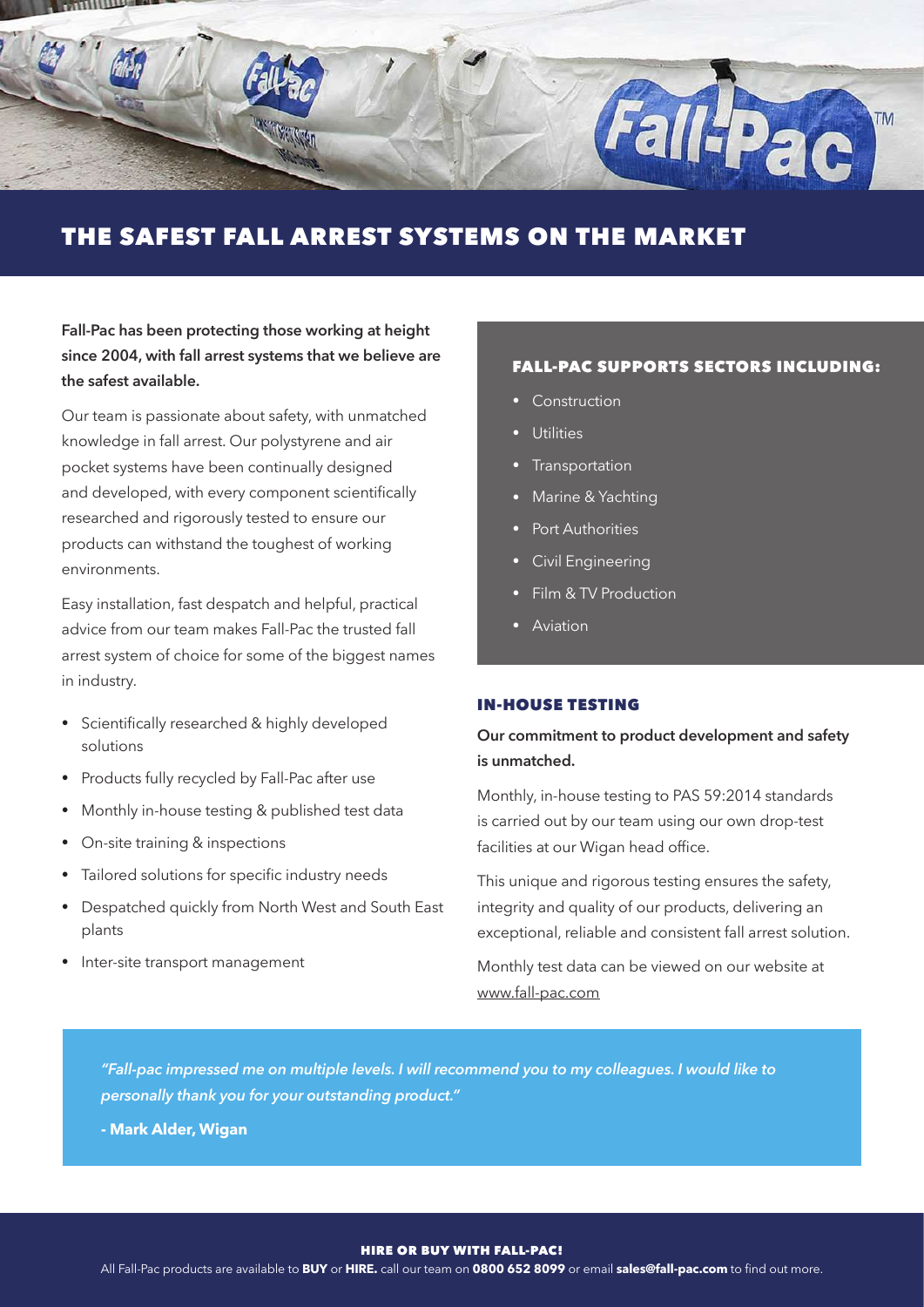

### **Designed, developed and tested since 2004, our versatile polystyrene system is proven protection for you and your teams.**

Researched, scientifically developed and **patented** by our own team since 2004, each fall arrest bag contains 60,000 polystyrene chips to produce a robust product that's larger than others on the market, meaning our customers need fewer bags to cover the same area.

Polystyrene fall arrest bags from Fall-Pac will provide protection for anyone working at heights up to 2.7 metres. An additional second layer of units protects those working at heights of **up to 5 metres.**

#### FALL-PAC TESTING AND SAFETY STANDARDS

**Fall-Pac products are manufactured in the UK using the highest-quality components to a design and specification backed by fall-arrest science.**

All Fall-Pac products are **fire-retardant**, tested to BS5852 0+1, with both our casings and inner polystyrene fill treated in-house to meet strict safety standards, including fire safety standards for construction sites.

#### FAST INSTALLATION AND EASY POSITIONING

**Each portable unit weighs just 6 kg, making the system easy to transport and position on-site, particularly where space is at a premium. Our simple, one-click interlocking system, using mortar-resistant clips treated to withstand severe temperatures, means units can be installed in a matter of minutes.**

On-site **training** and **inspections** by our team will keep your fall arrest bags maintained and safe for use. When the system is no longer required, Fall-Pac will recycle the product for free.

#### POLYSTYRENE SYSTEM FEATURES:

- • Conform to latest BSI PAS59:2014 requirements
- Constructed from high-quality woven polypropylene casing
- • UV inhibitors keep the product stronger for longer
- • Coated to reduce risk of water ingress
- Specially-manufactured and modified polystyrene
- 2.5 m long x 0.644m diameter, larger than competing products
- Consistent safety levels through monitored manufacturing processes
- Fully recyclable after use
- • 5 years' on-site lifespan when correctly stored and maintained
- Bespoke products tailored for specific industry needs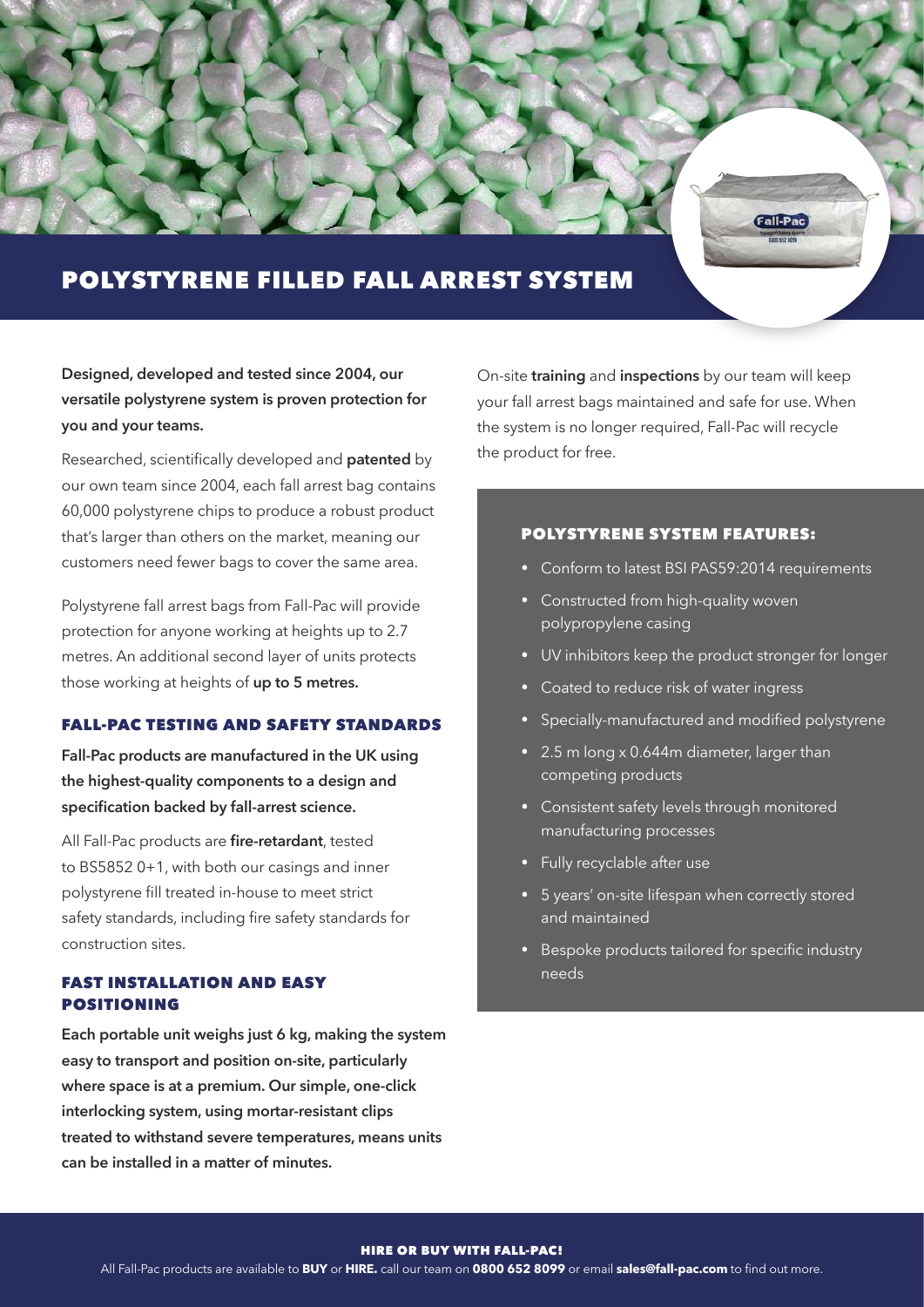

# NEW! AIR POCKET FALL ARREST SYSTEM

**Fall**eza

#### **Fall-Pac's air pocket filled units offer a new, costeffective and reliable solution to fall protection.**

Researched and scientifically developed to a unique specification by our own team, each fall arrest bag contains a specific quantity of air pockets to produce a robust product that's larger than others on the market.

Air pocket fall arrest bags from Fall-Pac will provide protection for anyone working at heights up to 2.7 metres. An additional second layer of units protects those working at heights of **up to 3.4 metres.**

#### AIR POCKETS FOR A FALL ARREST SOLUTION YOU CAN RELY ON

**Our air pocket fall arrest system delivers consistent and reliable safety. It is not an inflatable product; bags are supplied ready-filled, controlling the number of air pockets inserted into the casing and ensuring that every Fall-Pac air pocket system carries the same level of fall arrest protection.**

Site operators do not carry the responsibility of inflating the product to the correct pressure level, ensuring that the product remains correctly inflated and monitoring the products to ensure the system still meets safety requirements. Fall-Pac's air pocket system presents a **far lower risk.**

#### FALL-PAC TESTING AND SAFETY STANDARDS

**Our air pocket system has been launched following rigorous testing to ensure that it meets our high quality standards. The system meets all the same safety and testing standards as our polystyrene system, delivering a consistent approach to fall arrest.**

#### FAST INSTALLATION AND ON-SITE MAINTENANCE

**Each portable unit is light, for easy transportation and positioning. Our simple, one-click interlocking system, using mortar-resistant clips treated to withstand severe temperatures, means units can be installed in a matter of minutes.**

On-site **training** and **inspections** by our team will keep your fall arrest bags maintained and safe for use, with Fall-Pac vehicles able to refill bags on-site for extra convenience, and we'll recycle the product at end of use.

#### AIR POCKET SYSTEM FEATURES:

- Conform to latest BSI PAS59:2014 requirements
- Constructed from high-quality woven polypropylene casing
- UV inhibitors keep the product stronger for longer
- Coated to reduce risk of water ingress
- Specially-designed air pockets, with stronger seals to prevent air loss
- 2.5 m long x 0.644m diameter, larger than competing products
- Consistent safety levels through monitored manufacturing processes
- Fully recyclable after use
- 5 years' on-site lifespan when correctly stored and maintained
- Bespoke products tailored for specific industry needs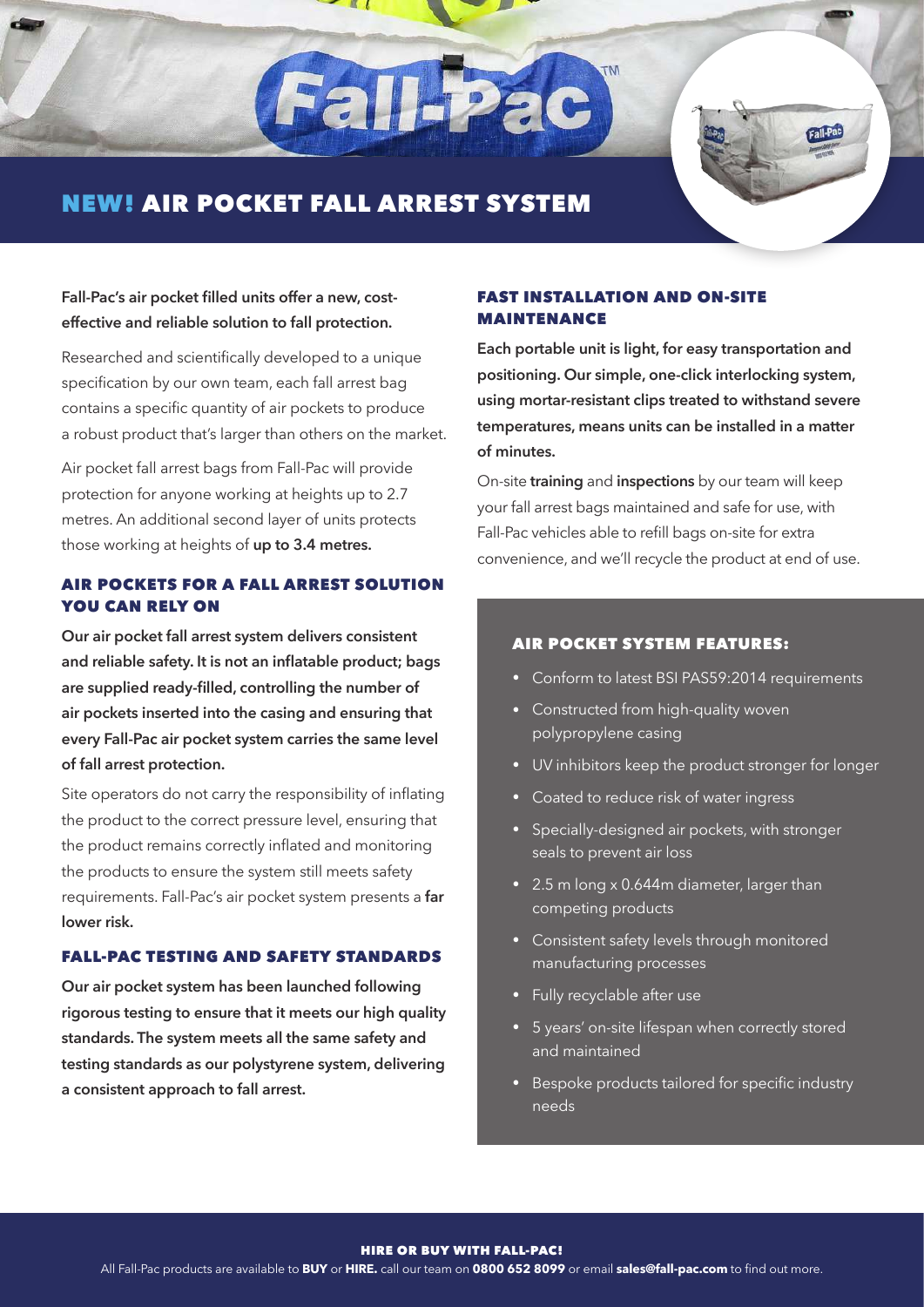

# TRANSPORT SAFETY FALL ARREST SOLUTIONS

**Fall-Pac's 'TS1' unit is the most compact product in our lorry and transportation range, specifically designed for use in the cargo and transportation sectors.**

The TS1 design, weighing approximately 20kg, delivers added protection for personnel and its robust, one-click interlocking clip system allows for complete flexibility, meaning modules can be added, repositioned or taken away in a matter of minutes.

#### WORKING AT GREATER HEIGHT?

**Our 'TS2' units have been developed for those working at greater heights in the transportation industry.**

TS2 units, weighing 40kg and utilising the same easy-to-use clip system as the TS1 units, are ideal for use around trailers, adding an extra 2.5m footage space to either side and the rear and considerably reducing the risk of injury from falls.

- • Offers fall protection of up to 2.7 metres
- In-house monthly drop-testing ensures consistency
- • UV inhibitors keep the product stronger for longer
- Ideal for use with dock levellers and open trailers
- Dimensions:  $2.5m \times 1.8m \times 0.644m$

#### TS1 UNIT FEATURES TO THE TEATURES TO THE TEATURES

- • Offers fall protection of up to 3.44 metres
- In-house monthly drop-testing ensures consistency
- • UV inhibitors keep the product stronger for longer
- Ideal for use with dock levellers and open trailers
- • Dimensions: 2.5m x 1.8m x 1.2m

#### NEED TO MOVE YOUR FALL-PAC UNITS AROUND SITE?

**Our stillages ensure that you get the maximum performance and ease of use from your Fall-Pac units. Bespoke stillages have been designed to store and transport Fall-Pac units, ensuring the solution fits our products' exact dimensions.**

Each stackable stillage can store and transport 20 Fall-Pac units, with demountable legs and fork lift guides providing the perfect storage and transport solution.